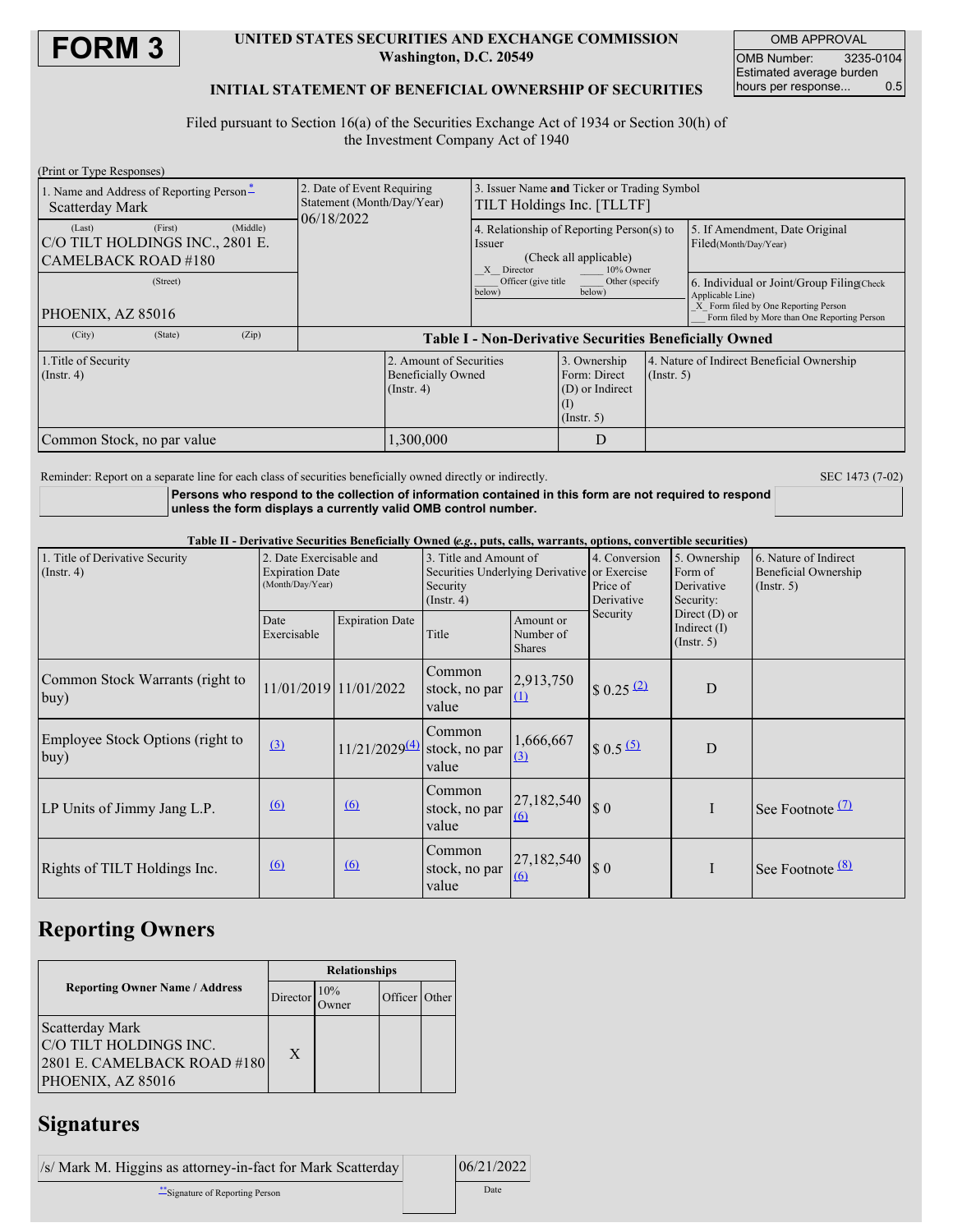# **Explanation of Responses:**

- **\*** If the form is filed by more than one reporting person,*see* Instruction 5(b)(v).
- **\*\*** Intentional misstatements or omissions of facts constitute Federal Criminal Violations. *See* 18 U.S.C. 1001 and 15 U.S.C. 78ff(a).
- **( 1)** Each warrant is exercisable for one share of the Issuer's common stock, no par value ("Common Stock").
- **( 2)** The exercise price of the warrants is \$0.33 Canadian dollars per share of common stock. The amount in column 4 is converted to U.S. dollars using the exchange rate as of June 17, 2022 as reported by the Bank of Canada.
- **( 3)** Each option is exercisable for one share of Common Stock. The options are fully vested.
- **( 4)** The options will expire on the earlier of (i) November 21, 2029 and (ii) the date that is three months after the termination of the Reporting Person's services to the Issuer.
- **( 5)** The exercise price of the options is \$0.65 Canadian dollars per share of common stock. The amount in column 4 is converted to U.S. dollars using the exchange rate as of June 17, 2022 as reported by the Bank of Canada.
- **( 6)** Each LP unit ("Unit") of Jimmy Jang L.P. ("Jimmy Jang"), a subsidiary of the Issuer, is convertible together with one right ("Right") of TILT Holdings Inc. for one share of Common Stock at any time upon request of the Reporting Person.
- **( 7)** The Units are held by the Mak One LLLP ("Mak One"), of which the Reporting Person is the owner of 100% of the partnership interests.
- **( 8)** The Rights are held by the Mak One, of which the Reporting Person is the owner of 100% of the partnership interests.

### **Remarks:**

Exhibit List: Exhibit 24.1 - Power of Attorney

Note: File three copies of this Form, one of which must be manually signed. If space is insufficient, *See* Instruction 6 for procedure.

Potential persons who are to respond to the collection of information contained in this form are not required to respond unless the form displays a currently valid OMB number.